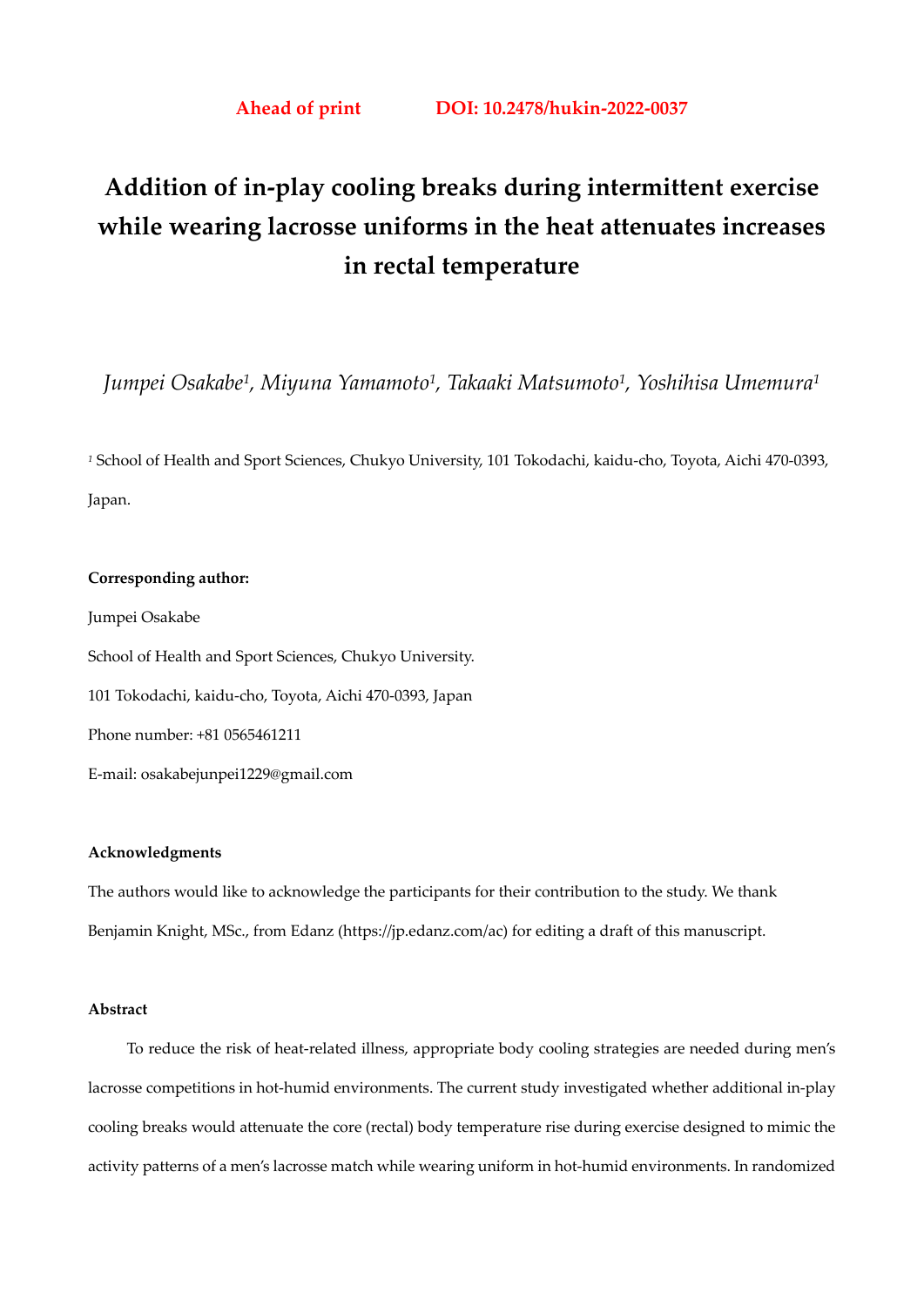and counterbalanced order, ten physically active men completed two experimental trials comprising four quarters of 15-min intermittent cycling exercises separated by a 10-min simulated half-time break and  $2 \times 2$ min quarter breaks in a climate chamber (35°C, 50% relative humidity). The two trials included a regular simulated match condition (REG) and a water break time out condition (WBTO) that included additional 2 min breaks 7.5-min into each quarter. Rectal temperature was significantly lower ( $p = 0.017$ ) in the WBTO condition (38.23  $\pm$  0.23°C) compared with the REG condition (38.50  $\pm$  0.46°C) at the end of the 4<sup>th</sup> quarter. In addition, ratings of perceived exertion, thermal sensation, heart rate and the physiological strain index were significantly lower (all *p* < 0.05) in the WBTO condition compared with the REG condition. The current results indicated that, even when wearing lacrosse uniforms, the implementation of WBTO attenuated the core body temperature elevation only in the latter stages of an intermittent cycling exercise protocol designed to mimic the exercise pattern of a men's lacrosse match. Therefore, WBTO may provide a feasible and effective cooling strategy for lacrosse players to reduce the risk of heat-illness.

**Keywords:** protective equipment, heat-related illness, exertional heat stroke, cold drink

### **Introduction**

In the United States and Japan, the number of lacrosse players has increased at all levels in recent years, from youth to post-college (Japan Lacrosse Association, 2020; US Lacrosse, 2018). Lacrosse competitions and practices are commonly held during the summer season in the United States (e.g., Major League Lacrosse) and Japan, and the upcoming World Games 2022 (Birmingham, Alabama, USA) will be held in July, in the midst of the summer season. However, when environmental conditions are hot and humid during exercise, core body temperature rapidly rises because of increased transfer of heat from the environment and inhibition of evaporative heat loss (Casa et al., 2015). Highly elevated core body temperature (>40°C) can lead to the development of heat-related illness, such as exertional heat stroke (EHS) (Casa et al., 2015). One previous study reported that the risk of heat-related illness during a boys' lacrosse match was twice as high as that during a soccer match (Kerr et al., 2013). Since EHS is one of the leading causes of sudden death among athletes (Casa et al., 2012), an appropriate prevention strategy is needed for lacrosse players.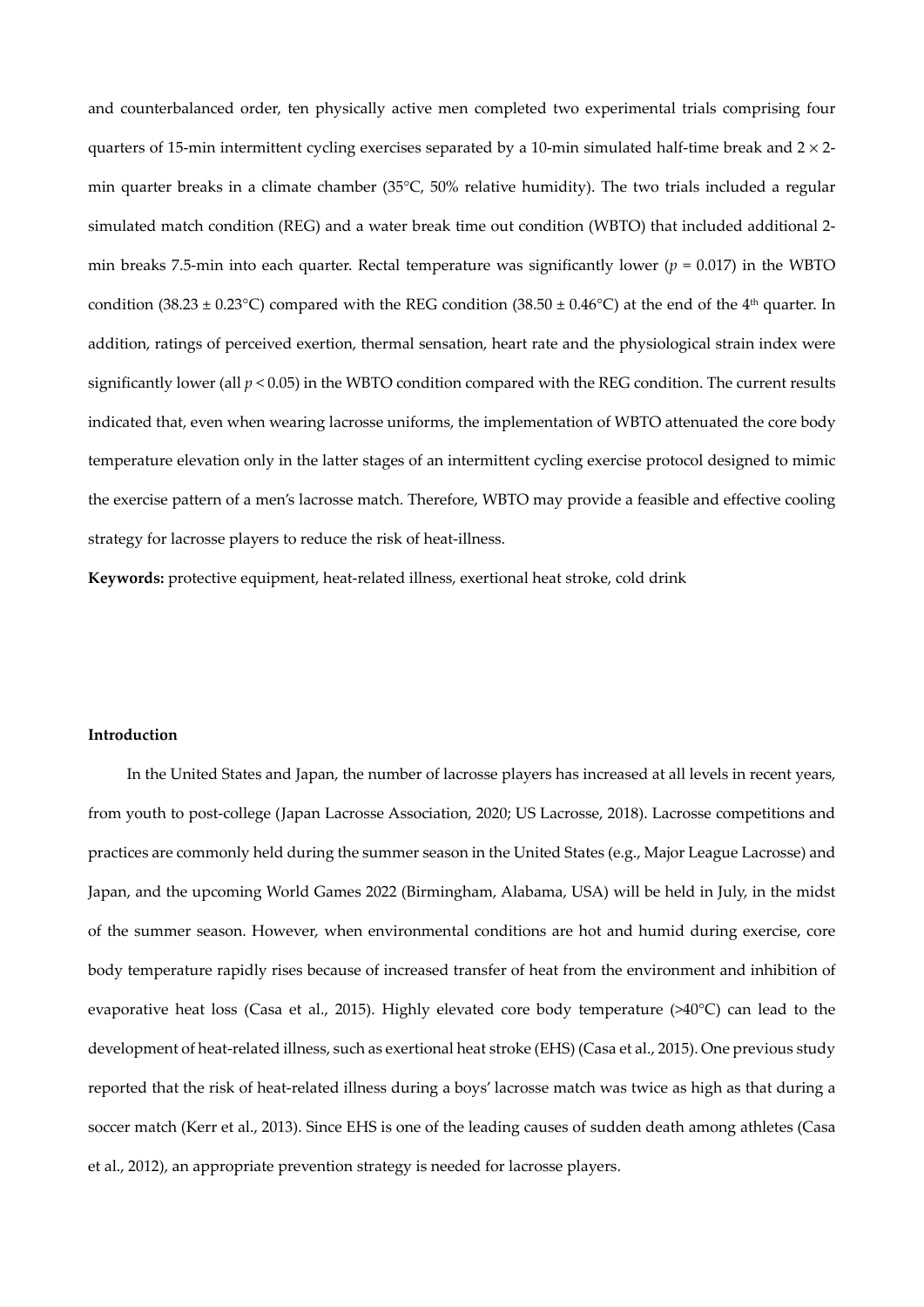Lacrosse matches comprise four quarters of 15 minutes each (total 60-min) with two 2-min intervals and a 10-min half-time break. Lacrosse is considered to be one of the fastest field-based invasion games (Polley et al., 2015), and players are required to perform repeated sprints, collisions and rapid changes of direction (Akiyama et al., 2019; Polley et al., 2015). This high-intensity activity profile would be expected to lead to a rapid rise in core body temperature (Morris et al., 1998). In addition, because lacrosse is classified as a fullcontact sport, players are required to wear protective equipment (shoulder pads, arm pads, gloves and helmet) during the match. However, wearing protective equipment is an important risk factor for the development of EHS (Casa et al., 2015), because it can inhibit evaporative, convective, and radiant heat loss (Casa et al., 2015), resulting in a faster rate of increases in core body temperature (Armstrong et al., 2010; Kulka et al., 2002; Osakabe et al., 2021). Although soccer players are not required to wear protective equipment, a previous study reported that peak core body temperatures exceeded 39.5°C during a soccer match in hot and humid conditions (36°C, 61% relative humidity [RH]) (Ozgünen et al., 2010). A recent study by Osakabe et al. (2021) reported that when wearing lacrosse uniforms during cycling exercise designed to mimic the activity patterns of a lacrosse match in hot conditions (35 $^{\circ}$ C, 50% RH), the core body temperature at the end of the 4<sup>th</sup> quarter was 0.7°C higher than that when wearing general athletic clothes. Thus, lacrosse players are at a high risk of heat-related illness during the match due to the wear of protective equipment. However, options for external cooling strategies (e.g., wearing an ice vest) during lacrosse matches are limited because of the protective equipment worn by players.

Adequate hydration has long been considered one of the most important cooling strategies for reducing the risk of heat-related illness during exercise in hot conditions (Chalmers et al., 2020; Racinais et al., 2015). Following the example of the 2008 Olympics and the 2014 FIFA World Cup, additional recovery periods between and during competitions for hydration and body cooling opportunities have been recommended when competitions are held in hot conditions (Racinais et al., 2015). Addition of brief in-play cooling breaks is a feasible strategy for field-based continuous sports, and easily implemented at various levels (amateur to professional) (Chalmers, 2017). Therefore, several sporting associations (e.g., FIFA, Major League Soccer, Aleague) have implemented additional in-play cooling time for competitions held in hot conditions. Since 2019, the Japan Lacrosse Association has implemented an additional in-play cooling time protocol called water break time out (WBTO) during matches held between July and September, which includes additional 2-min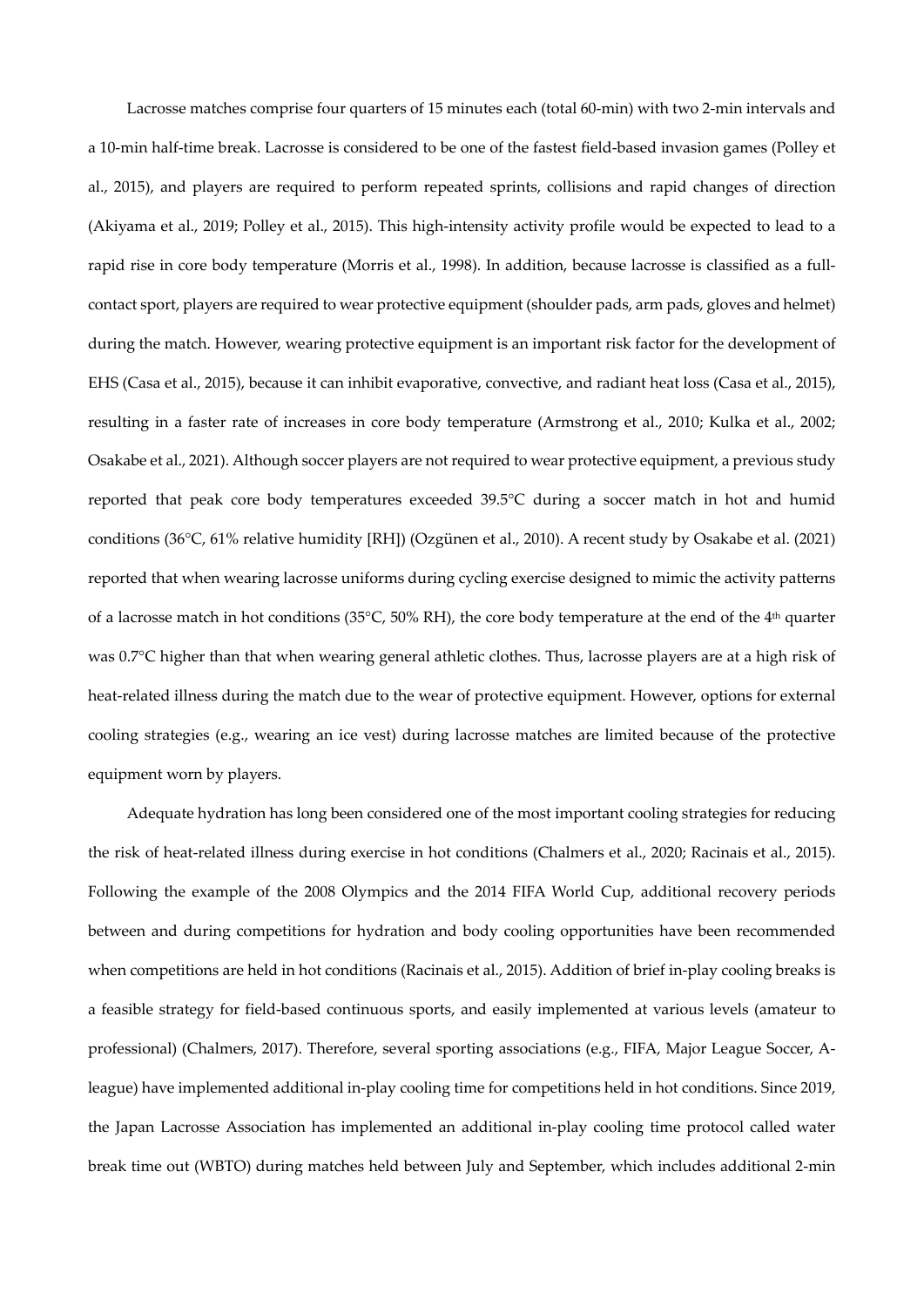breaks at the 7-min mark of each quarter during the match (Japan Lacrosse Association, 2020). One recent study reported that 3-min of in-play cooling breaks with cold fluid ingestion attenuated the rise in core body temperature (rectal temperature) during a simulated soccer match in hot conditions (35°C, 55% RH) (Chalmers et al., 2019). Therefore, WBTO may provide a feasible and effective internal body cooling strategy during the match, even for players wearing protective equipment. In addition, for lacrosse players, WBTO may provide an opportunity to rest, perform additional fluid intake, and to remove some protective equipment, such as gloves and helmets, promoting evaporative and convective heat loss.

However, to the best of our knowledge, the cooling effects of the WBTO system implemented by the Japan Lacrosse Association during lacrosse matches in summer have not been examined. For reducing the risk of heat-related illness during the match, knowledge of the effects of WBTO on physiological responses is important for coaches, staff, and players. Thus, the purpose of the current study was to examine whether WBTO attenuated the core body temperature (rectal temperature) increase during intermittent cycling exercise that mimicked the activity patterns of a men's lacrosse match while wearing a uniform in a hot-humid environment, compared with a regular match simulation condition. We hypothesized that implementation of WBTO during the intermittent cycling exercise would result in attenuation of the core body temperature rise compared with a regular match simulation condition.

#### **Methods**

### *Participants*

Ten non-heat-acclimatized, physically active men (mean  $\pm$  standard deviation; age = 23  $\pm$  2 years, height = 173.2 ± 4.6 cm, body mass [BM] = 68.1 ± 9.0 kg, maximal oxygen uptake [V .  $[O_{2max}] = 48.9 \pm 7.8 \text{ ml/kg/min}$ , maximum heart rate  $[\text{HR}_{\text{max}}] = 191 \pm 6$  beats per min [bpm]) were recruited for the present study. Participants regularly completed more than two endurance and/or intermittent training sessions per week (≥30 min/session), but were not competitive athletes. All participants were healthy nonsmokers, with no history of heat-related illness or cardiovascular disease. Approval for this study was obtained from the Human Research Ethics Committee of the Chukyo University (2020-37) and written informed consent was obtained from all participants.

#### *Design and procedures*

All participants completed two experimental sessions in randomized, counterbalanced order, separated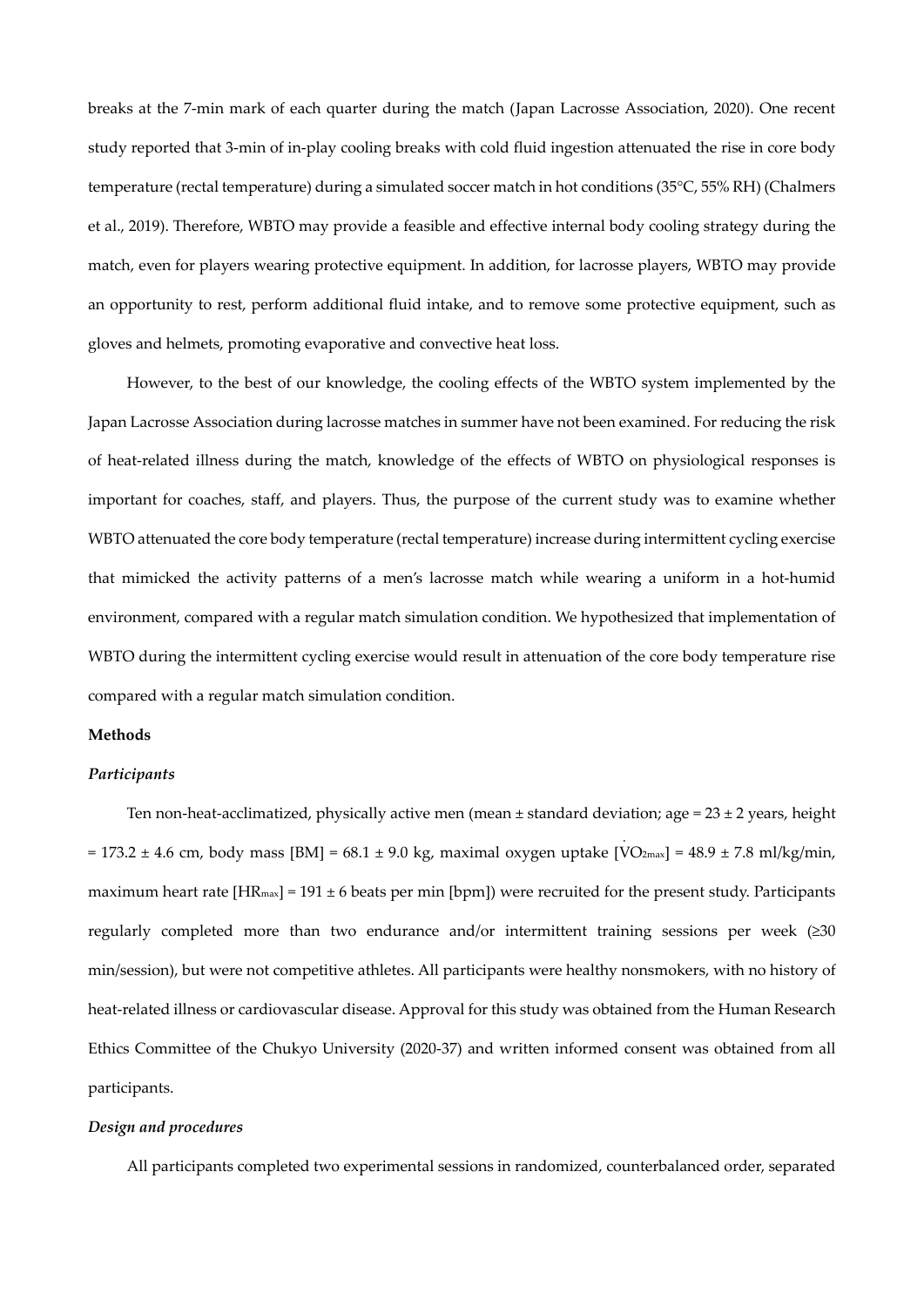by at least 7 days to minimize carryover effects. In the simulated regular match (REG) condition, the experimental session consisted of a 15-min warm-up followed by  $4 \times 15$ -min intermittent cycling exercises separated by a 10-min simulated half-time break and  $2 \times 2$ -min quarter breaks (Figure 1a, total duration: 89 min). In the WBTO condition, participants underwent the same exercise as in the REG condition, but were given additional 2-min breaks 7.5 min into each quarter (Figure 1b, total duration: 97 min) (Figure 1).

To simulate the environmental conditions of summer in Japan, all experimental sessions were performed in a climate chamber (TBR12A4PX; ESPEC, Osaka, Japan) set at 35°C, 50% RH, and 28°C Wet-Bulb Globe Temperature (WBGT). WBGT was measured using a WBGT monitor (AD-5695; A&D Co., Ltd., Tokyo, Japan). During all experimental sessions (excluding the warm-up [0–15 min] and half-time break), air flow (3 m/s) was provided from 1.5 m in front of participants.

Participants were asked to maintain their normal lifestyle activities, including physical activity and nutritional habits, throughout the study period, and to refrain from strenuous physical activity, as well as alcohol, caffeine, and drug consumption, for 24 h before all sessions. To control for circadian variations in body temperature, the two experimental sessions were implemented at the same time of day. To promote hydration prior to the start of each session, participants were also instructed to drink 500 ml of plain water 2 h before each session. All experimental sessions were implemented from January to March. In all experimental sessions, participants wore a sleeveless compression shirt (made of 100% polyester), jersey (for lacrosse; made of 100% polyester), shorts (for lacrosse; made of 100% polyester), ankle-length socks, athletic shoes, gloves, elbow guards, helmet, and a shoulder pad. The men's lacrosse uniform used in this study was similar to the uniform generally used in the Japanese college lacrosse league.

#### *Experimental protocol*

On their first visit to the laboratory, participants performed a progressive exercise test on a cycle ergometer (Fujin-Raijin; O.C.Labo, Tokyo, Japan) in a climate chamber set to a temperate environment (25°C and 50% RH) to determine the V . O2max and HRmax. Prior to the test, the height and BM (MC-180; Tanita Co., Tokyo, Japan) of each participant were measured to the nearest 0.1 cm and 50 g, respectively. The incremental exercise test began with participants cycling at 100 W for 5 min, with 25 W increases every 2 min until volitional fatigue. Participants were required to maintain a pedal cadence of 80 revolutions per min (rpm) during the test. The test was considered to be valid if two of the following three criteria were met: (1) plateau in oxygen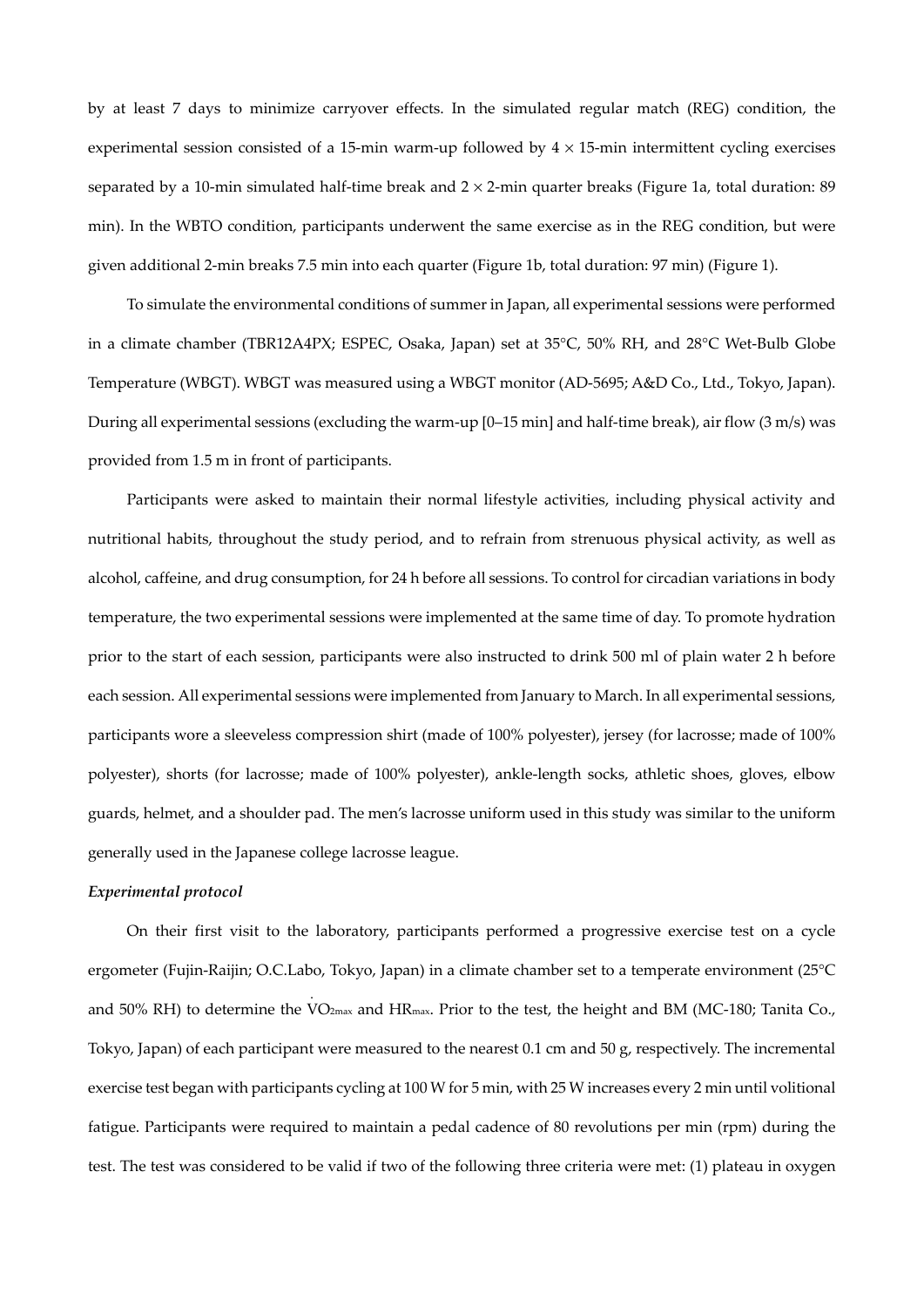uptake, (2) heart rate (HR) remained within 10% of the predicted maximum (220 − age), or (3) the respiratory exchange ratio was >1.05 (Stanley et al., 2010). Oxygen uptake and carbon dioxide production were measured by breath-by-breath gas analysis using an automatic gas analyzer (AE-310s; Minato Medical Science, Tokyo, Japan). The HR was continuously monitored during the test using a HR monitor (POLAR A300; Polar, Kempele, Finland).

Upon arriving at the laboratory on their second or the third visit for the experimental session, urine samples were collected and participants' nude BM was measured. After placement of rectal and skin thermistors and the HR monitor, participants wore a sleeveless compression shirt, jersey, shorts, ankle-length socks, athletic shoes, elbow guards, and a shoulder pad. Next, participants entered a climate chamber, and rested on a chair for 5 min, and then moved to the cycle ergometer, put on a helmet and gloves, and began a 5-min warm-up (100 W, 80 rpm). After the warm-up, participants rested again for 5-min, followed by the first 15-min intermittent exercise (1st quarter). The 15-min intermittent exercise consisted of 10 repetitions of a 90-s exercise period in the REG condition (Figure 1a), and two sets of five repetitions, each separated by a 2-min rest interval in the WBTO condition (Figure 1b). Each 90-s period started with 30 s of unloaded cycling with a cadence of 80 rpm followed by 10 s of high-intensity cycling (i.e., 130% of V . O2max, 80 rpm), and ended with 50 s of moderate-intensity cycling (i.e., 60% of V O2max, 80 rpm). The 15-min intermittent exercise protocol was the . same as that used in a previous study examining thermoregulation during cycling exercise designed to mimic the activity patterns of a lacrosse match (Osakabe et al., 2021), which was based on an earlier study designed to reflect a soccer match using a cycle ergometer (Yanaoka et al., 2018). The protocol was adjusted to match the activity profile of an actual lacrosse match reported in a previous study (Akiyama et al., 2018). After the 2<sup>nd</sup> quarter, participants were required to perform 1 min of unloaded cycling at a self-selected pace to simulate walking to the locker room, then rested on a chair for 8 min. At the end of the half-time break, participants performed 1 min of unloaded cycling at a self-selected pace followed by 15-min of intermittent exercise (3rd quarter). After the 4th quarter, nude BM was measured after the rectal and skin thermistor and the HR monitor were removed, and urine samples were collected. During the experimental session, participants consumed a cold sports drink (4°C; Pocari Sweat; Otsuka Pharmaceutical, Tokyo, Japan) after the warm-up (100 ml), after the 1st quarter (200 ml), at half-time (300 ml), and after the 3rd quarter (200 ml). In the WBTO condition, participants consumed 100 ml of cold sports drink at every additional break (400 ml in total). To avoid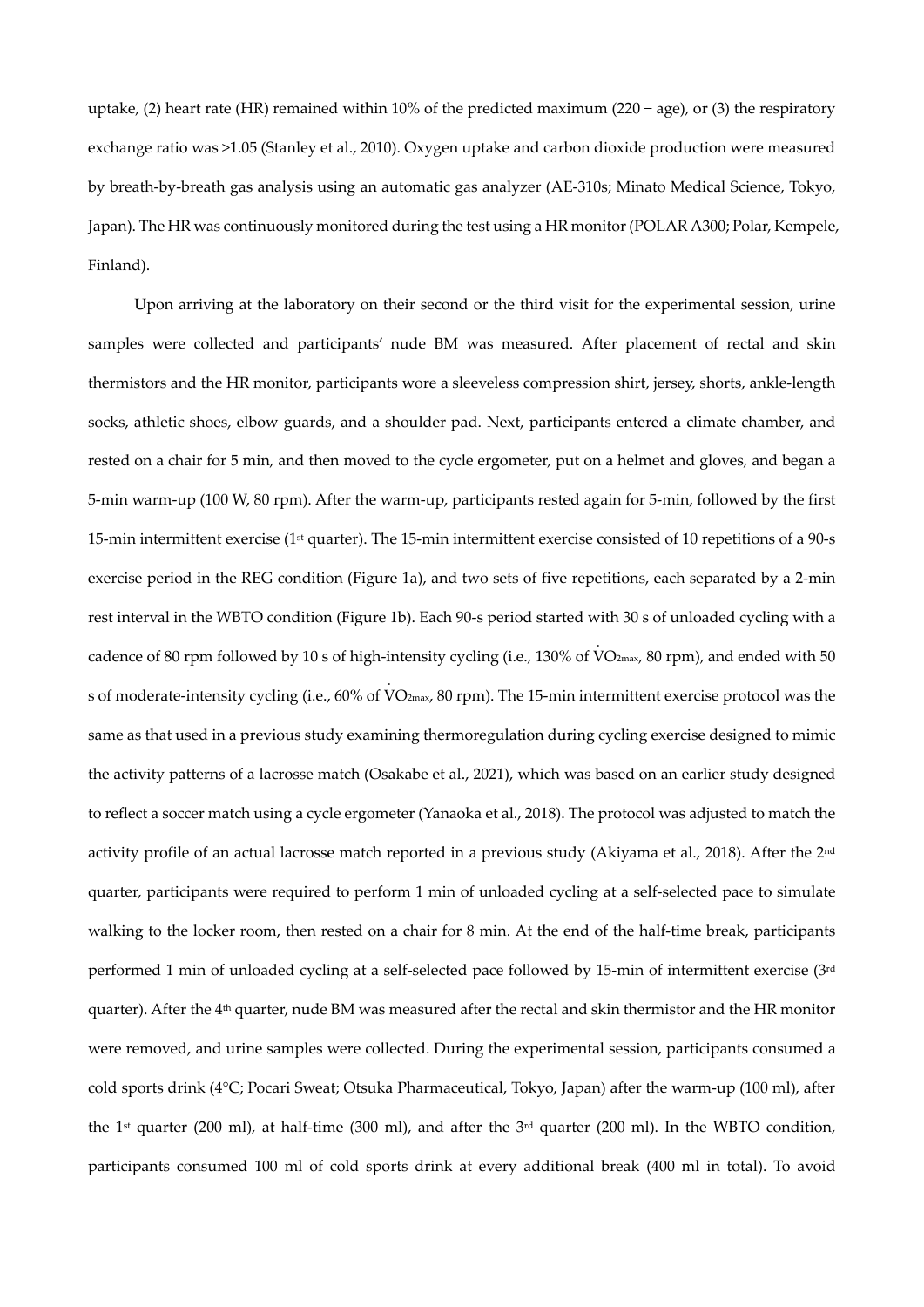gastrointestinal discomfort due to fluid ingestion, the amount of additional sports drink ingestion in the WBTO condition was adjusted and determined in pilot testing. In all experimental sessions, participants took off their helmets and gloves at pre and post warm-up, and in the quarter, half-time and additional breaks (in the WBTO condition).

#### *Measurements*

The environmental conditions (temperature and relative humidity) in the climate chamber were recorded before and after the experimental session, and averaged.

Urine specific gravity (USG) was measured before and after the experiment using a digital USG scale (PAL-09S, Atago, Tokyo, Japan) as an index of hydration status. To avoid dehydration before the experiment, a cutoff USG value of 1.020 was determined, and no participants exceeded this USG cutoff value before experiments. Nude BM was measured using a scale (MC-180; Tanita Co.) to the nearest 50 g before and after the experiment. A rectal thermistor probe (LT-ST08-11; Gram Corporation, Saitama, Japan) was positioned approximately 15 cm beyond the anal sphincter to measure rectal temperature (Tre). Skin thermistors (LT-ST08- 12; Gram Corporation) were attached to the chest  $(T_{\text{check}})$ , forearm  $(T_{\text{arm}})$ , thigh  $(T_{\text{thigh}})$ , and calf  $(T_{\text{calf}})$ . Throughout the experimental sessions, rectal and skin temperature data were intermittently recorded using a data logger (LT-8; Gram Corporation) at 30-s intervals. The mean skin temperature (mTsk) was calculated using the following formula developed by Ramanathan (1964):

$$
_{\rm m}T_{\rm sk}=0.3\times(T_{\rm chest}+T_{\rm arm})+0.2\times(T_{\rm thigh}+T_{\rm calf})
$$

The HR was measured using a HR monitor (POLAR A300; Polar) every 30 s throughout the experimental session. Percent maximum HR (%HRmax) was calculated using the following formula:

%HR<sub>max</sub> = average HR of 1<sup>st</sup> quarter to the end of  $4<sup>th</sup>$  quarter / HR<sub>max</sub>  $\times$  100

The physiological strain index (PSI) was calculated using the method reported by Moran et al. (1998):

$$
PSI = 5 \times (T_{\text{ref}} - T_{\text{ref}}) / (39.5 - T_{\text{ref}}) + 5 \times (HRt - HR0) / (180 - HR0),
$$

where Tret and HRt are the values measured at a certain time point, Tre0 and HR0 are the values measured at the beginning of exercise, and 39.5 and 180 are the mean maximum values of core temperature and HR, respectively (Moran et al., 1998). The sweat rate was estimated using the following formula:

Sweat rate (kg/h) = (BM before the experiment [kg] − BM after the experiment [kg] + the amount of the

ingested drink [kg]) / (exercise duration [h]).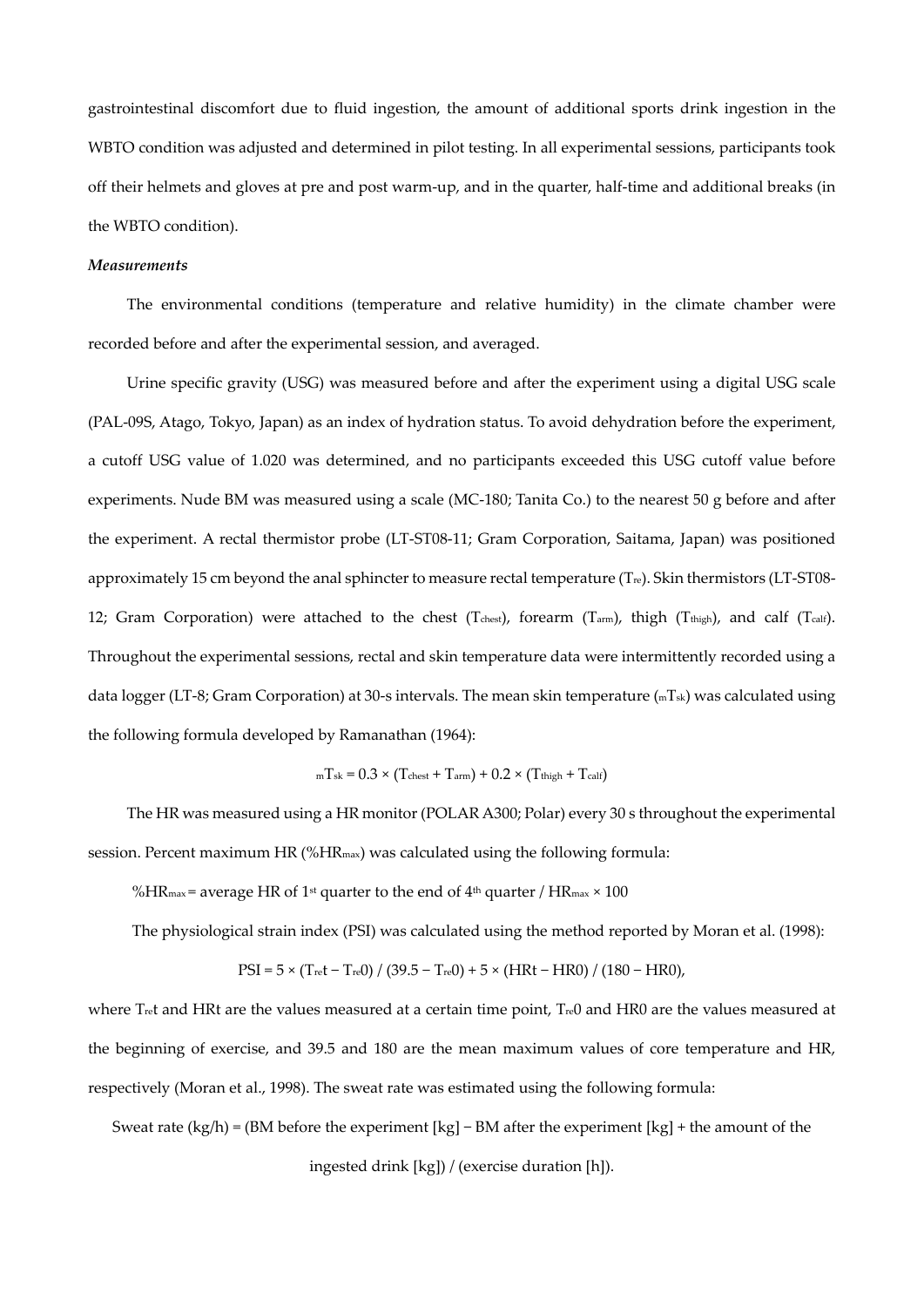Percent body mass loss was estimated using the following formula:

Percent body mass loss (%) = (BM before the experiment [kg] − BM after the experiment [kg] + the amount of the ingested drink [kg]) / BM before the experiment [kg]×100

The rating of perceived exertion (RPE; 15-point scale) was recorded at each end of the quarter using the Borg scale (Borg, 1982). Thermal sensation (TS) was measured using a 9-point scale (1: very cold, 2: cold, 3: cool, 4: slightly cool, 5: neutral, 6: slightly warm, 7: warm, 8: hot, and 9: very hot) (Kashimura, 1986). Thermal comfort (TC) was measured using a 7-point scale (−3: very uncomfortable, −2: uncomfortable, −1: slightly uncomfortable, 0: neutral, 1: slightly comfortable, 2: comfortable, and 3: very comfortable). TS and TC were recorded at pre and post warm-up, before the 1<sup>st</sup> quarter, at the end of each quarter, and at the end of HT.

# *Statistical analyses*

A priori sample size calculation was conducted using G\*power (v3.1.9.7; Düsseldorf, Germany). Based on data from a previous study (Chalmers et al., 2019) that reported differences in the increase in  $T_{re}$  between a simulated regular soccer match in hot conditions and a simulated match with additional in-play cooling time, a minimum sample size of eight participants was considered to be required to demonstrate a difference in  $T_{re}$ (using a calculated effect size of 0.6, a power of 0.8, and an  $\alpha$ -level of 0.05). All variables measured during the experiment are presented as mean ± standard deviation. All statistical analyses were performed using statistical software (SPSS v26.0; IBM Corp., Chicago, IL, USA). Data normality was tested using the Shapiro– Wilk test, and where there was a significant violation of sphericity, *F* values were adjusted using Greenhouse– Geisser or Huynh–Feldt corrections, as appropriate. A two-way repeated measures analysis of variance (condition  $\times$  time) was used to analyze  $T_{\text{re}}$ ,  $_{\text{m}}T_{\text{sk}}$ , HR, PSI, TS, TC, RPE, USG (n = 10). The increases in  $T_{\text{re}}$  from baseline to each quarter and HT were also analyzed using a two-way repeated measures analysis of variance (condition × time). When a significant interaction was observed, *post hoc* analyses were performed using the Bonferroni correction. In this study, recorded values of  $T_{re}$ ,  $mT_{sk}$ , PSI and HR during the warm-up (0 – 15 min) were defined as baseline values. Data for Tre, mTsk and PSI (mean of final 1-min) were analyzed at the end of each quarter and at the end of HT because the amount of time that elapsed was different between the two conditions. Data for the HR were averaged over each whole quarter (including WBTO) and HT, then analyzed. Differences in the sweat rate (estimated in 1.37 h [97 min] in the WBTO condition and 1.29 h [89 min] in the REG condition, respectively), post BM and percent body mass loss between the two experimental conditions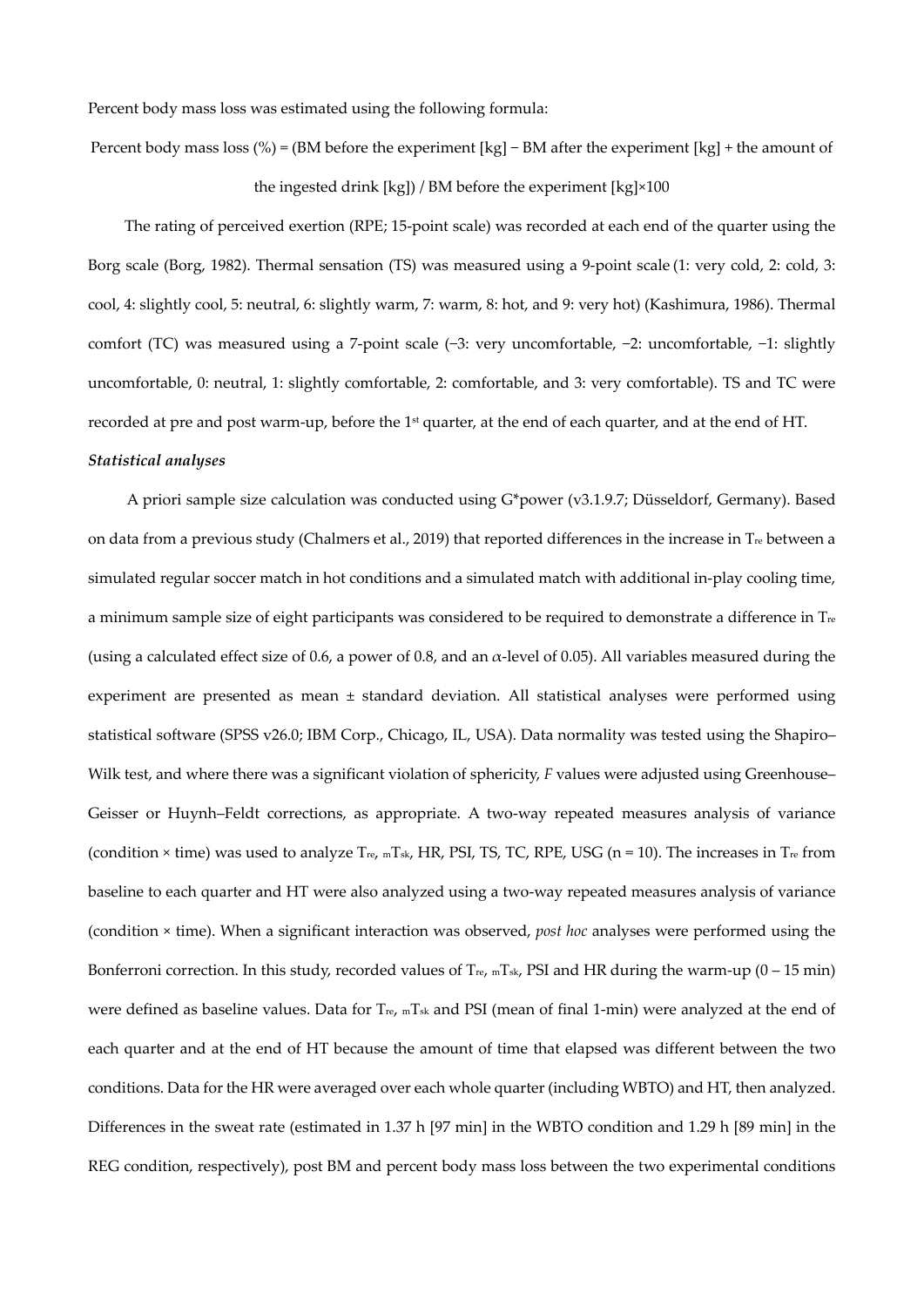were compared using a paired samples *t*-test. Differences were considered statistically significant at *p* < 0.05. According to Cohen's *d*, effect sizes (ES) were classified as small (0.2–0.5), moderate (0.5–0.8), or large (>0.8) (Cohen, 1988).

#### *Results*

The mean environmental conditions were  $35.0 \pm 0.1^{\circ}$ C room temperature and  $49.5 \pm 1.0\%$  relative humidity. The hydration states before and after the experiments are shown in Table 1. Post BM was significantly higher in the WBTO condition compared with the REG condition  $(p = 0.011, d = 0.45$ : small). There was no significant difference in the sweat rate ( $p = 0.953$ ,  $d = 0.02$ : small), percent body mass loss ( $p = 0.289$ ,  $d =$ 0.31: small) between the WBTO and REG conditions. No significant interaction between condition and time (*p* = 0.149) was detected for USG.

A significant interaction between condition and time ( $p = 0.002$ ) was detected for T<sub>re</sub>. There was no significant difference in the baseline values of T<sub>re</sub> between the WBTO and REG conditions ( $p = 0.807$ ,  $d = 0.11$ : small). However, T<sub>re</sub> was significantly lower in the WBTO condition (38.23  $\pm$  0.23 $\degree$ C) compared with the REG condition (38.50  $\pm$  0.46°C) at the end of the 4<sup>th</sup> quarter (*p* = 0.017, *d* = 0.69: moderate) (Figure 2).

Increases in Tre from baseline to each quarter and HT are shown in Table 2.

A significant interaction between condition and time  $(p = 0.002)$  was detected, however, *post hoc* testing revealed that the increase in Tre was not significantly different between WBTO and REG conditions at any time points. The increase in T<sub>re</sub> from baseline to the end of the 4<sup>th</sup> quarter was 1.61  $\pm$  0.43 and 1.37  $\pm$  0.37 in REG and WBTO conditions, respectively ( $p = 0.077$ ,  $d = 0.57$ : moderate). There was no significant interaction in  $mT_{sk}$ between the WBTO and REG conditions ( $p = 0.299$ ). The baseline values of  $mT_{sk}$  were  $34.07 \pm 0.49$ °C and  $34.10$  $\pm 0.48$ °C in the WBTO and the REG condition, respectively, and reached 36.22  $\pm 0.80$ °C in the WBTO condition and  $36.63 \pm 0.73$ °C in the REG condition at the end of the 4<sup>th</sup> quarter, respectively. A significant main effect of condition ( $p = 0.009$ ) was detected for the HR. The HR was significantly lower in the WBTO condition compared with the REG condition during the experimental trials. The baseline values of the HR were  $74 \pm 11$ bpm and 79  $\pm$  14 bpm in the WBTO condition and REG condition, respectively, and reached 150  $\pm$  10 bpm in the WBTO condition and  $159 \pm 11$  bpm in the REG condition at the end of the 4<sup>th</sup> quarter. Mean %HR<sub>max</sub> during experimental sessions in the REG condition was  $75 \pm 6$ %. A significant interaction between condition and time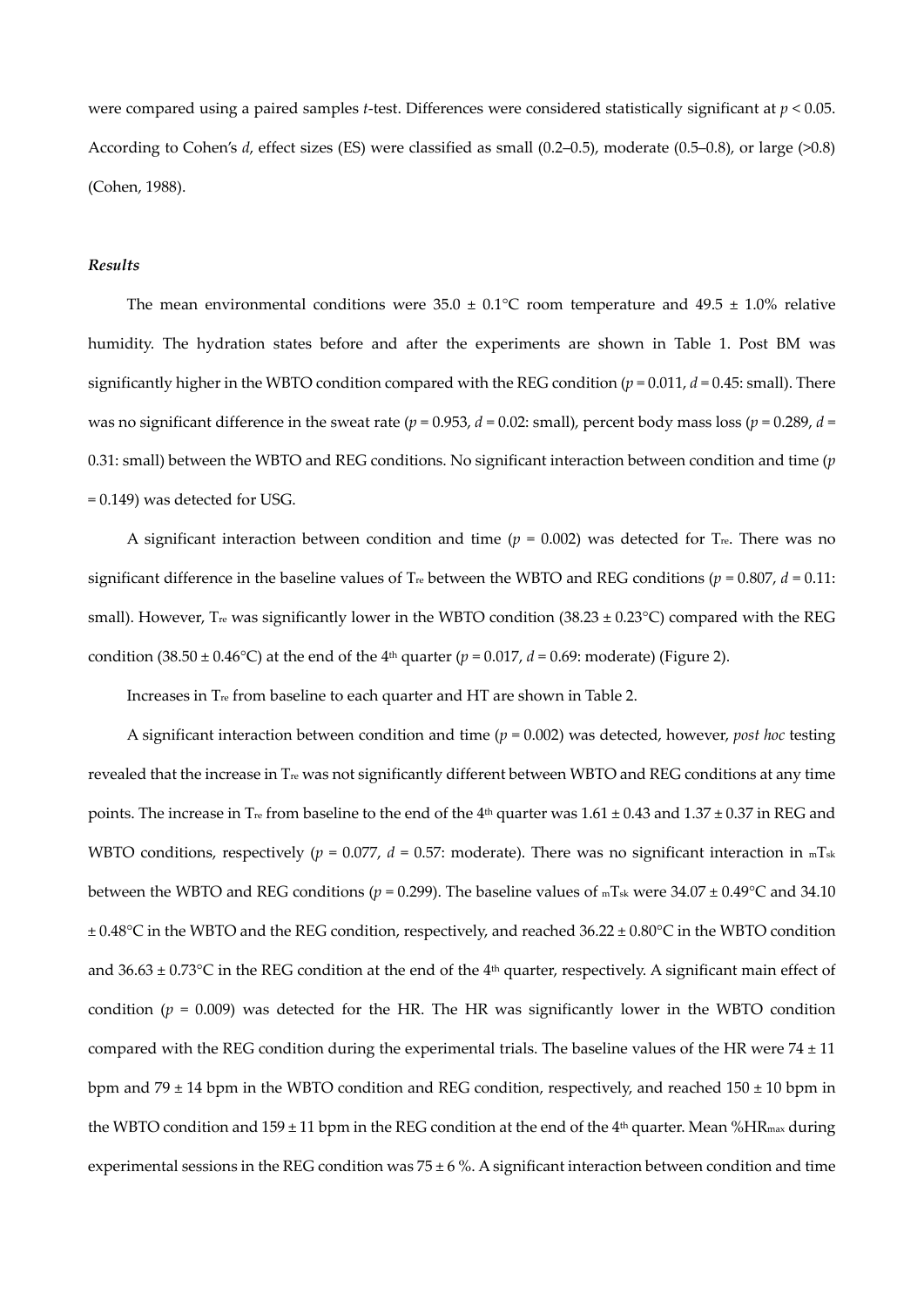$(p = 0.001)$  was detected for PSI. PSI was significantly lower in the WBTO condition  $(6.5 \pm 0.9)$  compared with the REG condition (7.2  $\pm$  1.4) at the end of the 4<sup>th</sup> quarter ( $p = 0.043$ ,  $d = 0.59$ : moderate).

A significant interaction between condition and time  $(p = 0.022)$  was detected for the RPE. The RPE was significantly lower in the WBTO condition compared with the REG condition at the end of the 3<sup>rd</sup> quarter ( $p =$ 0.001,  $d = 2.12$ : large) to the end of the 4<sup>th</sup> quarter ( $p = 0.002$ ,  $d = 1.53$ : large), and reached 14.3  $\pm$  1.6 in the WBTO condition and  $16.6 \pm 1.2$  in the REG condition at the end of the  $4<sup>th</sup>$  quarter. A significant interaction between condition and time (*p* = 0.005) was detected for TS. TS was significantly lower in the WBTO condition compared with the REG condition at the end of the 2<sup>nd</sup> quarter ( $p = 0.037$ ,  $d = 0.80$ : moderate) and at the end of the 4<sup>th</sup> quarter ( $p = 0.04$ ,  $d = 0.72$ : moderate) (Table 2). There was no significant difference in TC between the WBTO and REG conditions (Table 2;  $p = 0.81$ ).

#### **Discussion**

The purpose of the current study was to examine whether implementing 2-min WBTO in each quarter would attenuate the rectal temperature rise during a cycling intermittent exercise protocol designed to mimic the activity pattern of a men's lacrosse match in a hot-humid environment compared with a regular match simulation. In accordance with our hypothesis, the WBTO condition significantly attenuated the rise in Tre compared with the REG condition, but this attenuation only occurred in the latter stages of the cycling intermittent exercise protocol designed to mimic the activity pattern of a men's lacrosse match. In addition, we found that HR, PSI, RPE and TS were significantly lower in the WBTO condition compared with the REG condition.

We found that implementing 2-min of additional WBTO in each quarter significantly attenuated the core body temperature elevation (Tre) only in the latter stages of the cycling intermittent exercise protocol designed to mimic the activity pattern of a men's lacrosse match in a hot-humid environment. The difference in Tre at the end of the 4<sup>th</sup> quarter was  $0.27^{\circ}$ C (WBTO:  $38.23 \pm 0.23^{\circ}$ C; REG:  $38.50 \pm 0.46^{\circ}$ C). These differences in absolute core temperature are physiologically meaningful because the magnitude in reduction of core temperature is similar to the effects of heat acclimation (Tyler et al., 2016) and pre-cooling (Bongers et al., 2015). A previous study (Chalmers et al., 2019) reported that additional 3-min cooling periods (i.e., cold water ingestion [10°C; 3.2 mL/kg]) in each half during a simulated soccer match in a hot-humid environment significantly attenuated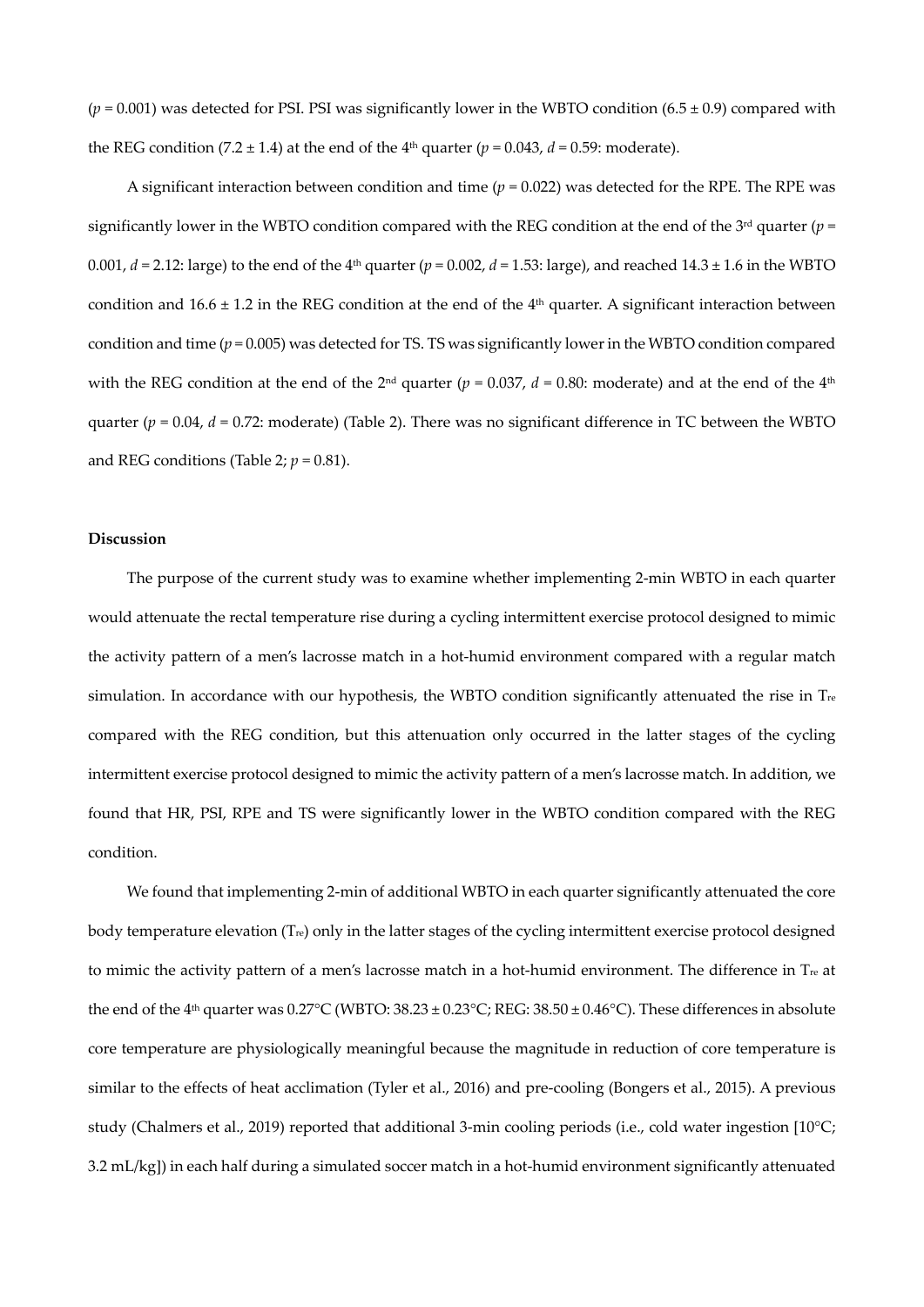the rise in  $T_{\text{re}}$  compared with a simulated regular match (no additional cooling period), and the difference in Tre at the end of exercise was 0.25°C. Thus, the current results are consistent with this previous study. In the current study, although the increases in T<sub>re</sub> from baseline to the end of the 1<sup>st</sup>, 2<sup>nd</sup>, HT and 3<sup>rd</sup> quarter were not significantly different between conditions, the increases in  $T_{\text{re}}$  from baseline to the end of the  $4<sup>th</sup>$  quarter in the WBTO condition (1.37  $\pm$  0.37°C) tended to be lower ( $p = 0.077$ ) than those in the REG condition (1.61  $\pm$  0.43°C) (Table 2). These results suggest that, although the cooling effect of a single implementation of WBTO was small, the cumulative cooling effect of WBTO increased with repeated implementation in each quarter. In lacrosse competition matches, the use of external body cooling strategies, such as wearing cooling jackets, is limited, because players cannot remove protective equipment during the match. However, despite the lacrosse uniforms worn by participants in the current study, the implementation of WBTO, as recommended by the Japan Lacrosse Association, was associated with lower Tre only in the latter stages of the experimental session. Although the cooling effects of WBTO on  $T_{re}$  were observed only in the latter stages of an intermittent cycling exercise protocol designed to mimic the activity pattern of a men's lacrosse match, WBTO appears to provide a feasible cooling strategy for players at various levels (amateur to professional) in lacrosse matches and/or practice games in hot-humid environments.

In addition, we found that PSI was significantly reduced at the end of the 4<sup>th</sup> quarter in the WBTO condition compared with the REG condition (WBTO:  $6.5 \pm 0.9$ ; REG:  $7.2 \pm 1.4$ ). PSI is based on rectal temperature and HR, and was developed to evaluate heat stress at an individual level (Moran et al., 1998). Physiological strain is described on a universal scale of 0–10, where 0 represents "no strain" and 10 "very strenuous" (Moran et al., 1998), while > 7.5 is categorized as "at risk" for heat-related illness (Buller et al., 2008). A recent study by Osakabe et al. (2021) reported that mean PSI values exceeded 7.5 from the latter stages of the 3rd quarter during the cycling intermittent exercise protocol designed to mimic the activity pattern of a men's lacrosse match in a hot-humid environment. In the current study, the PSI value at the end of the 4<sup>th</sup> quarter in the REG condition (7.2  $\pm$  1.4) was very close to the critical marker of 7.5, whereas the PSI value was considerably below the critical marker of 7.5 in the WBTO condition  $(6.5 \pm 0.9)$ . Thus, our data suggest that the implementation of WBTO can be an effective cooling strategy for reducing physiological strain during lacrosse matches in hot-humid conditions, only in the latter stages of the match when the risk of heat-related illness is high.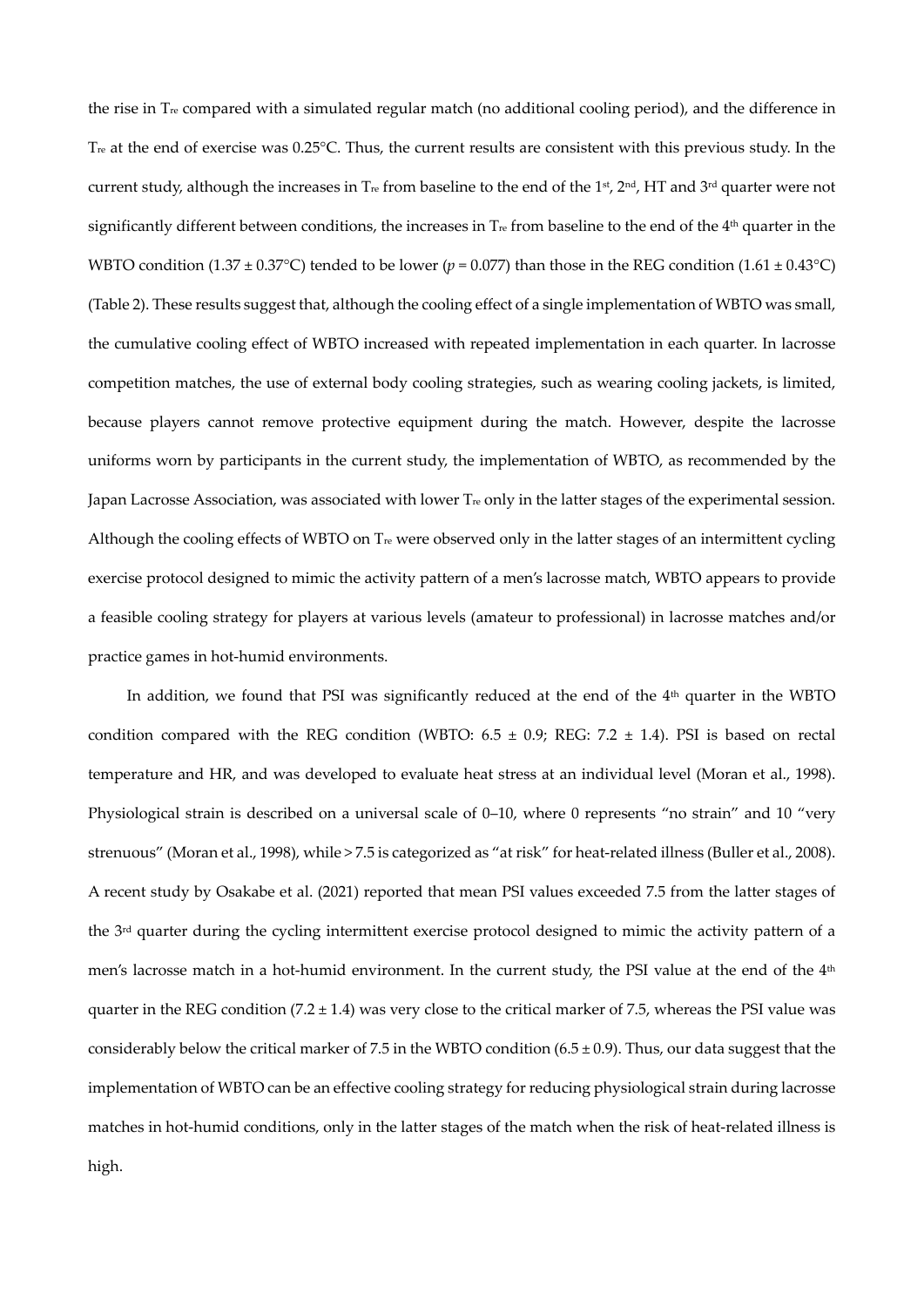The RPE and TS were significantly improved by implementing WBTO during the cycling intermittent exercise protocol designed to mimic the activity pattern of a men's lacrosse match in a hot-humid environment. A previous study also reported that the RPE and TS were significantly improved by the implementation of additional 3-min cooling periods (i.e., cold water ingestion [10°C; 3.2 mL/kg]) in each half during a simulated soccer match in a hot-humid environment (Chalmers et al., 2019). Improvements in TS during the cycling intermittent exercise protocol may have been caused by limiting exercise during additional breaks in each quarter, and players having the opportunity to take off their gloves and helmet. These additional breaks might also contribute to reduction in the HR because players have an opportunity to rest. The measurement of the HR is strongly related to the RPE, and the lower RPE in the WBTO condition is likely to be mediated by improvements in the HR. Thus, our data suggest that the implementation of WBTO may provide an effective cooling strategy for reducing perceptual strain during the cycling intermittent exercise protocol designed to mimic the activity pattern of a men's lacrosse match.

The present study involved several potential limitations. First, lacrosse players are required to perform repeated running sprints and changes of directions in an actual match, and unlimited interchanges are allowed (Akiyama et al., 2019; Polley et al., 2015). Average %HRmax during intermittent cycling exercise (75%; including all rest breaks) in the current study was slightly lower than that reported in an actual lacrosse match (78%; Akiyama et al., 2019). Therefore, the actual exercise intensity during lacrosse (running) is likely to be higher than that in the present study (cycling). Because of differences in the metabolic rate of muscle activity between running and cycling, greater thermal responses are potentially induced in the actual match. It was previously reported that soccer players had a core temperature in excess of 39.5°C during a soccer match in hot and humid conditions (Özgünen et al., 2010). In contrast,  $T_{re}$  in the current study stayed below 38.5°C. Thus, although our exercise protocol was designed to mimic activity patterns of a men's lacrosse match using a cycle ergometer, it was difficult to accurately replicate the conditions of an actual match and then evaluate the cooling effects of WBTO at a high core body temperature (> 39.0°C) which would involve a high risk of heat-related illness. Second, to minimize the effects of dehydration on thermal and perceptual responses between two conditions in this study (i.e., percent BM loss was −2.1% in the REG condition and −2.2% in the WBTO condition), the amount and timing of fluid ingestion in this study were planned. However, in actual matches, players ingest fluid as needed, ad libitum. Therefore, the effects of WBTO with ad libitum fluid ingestion on thermal and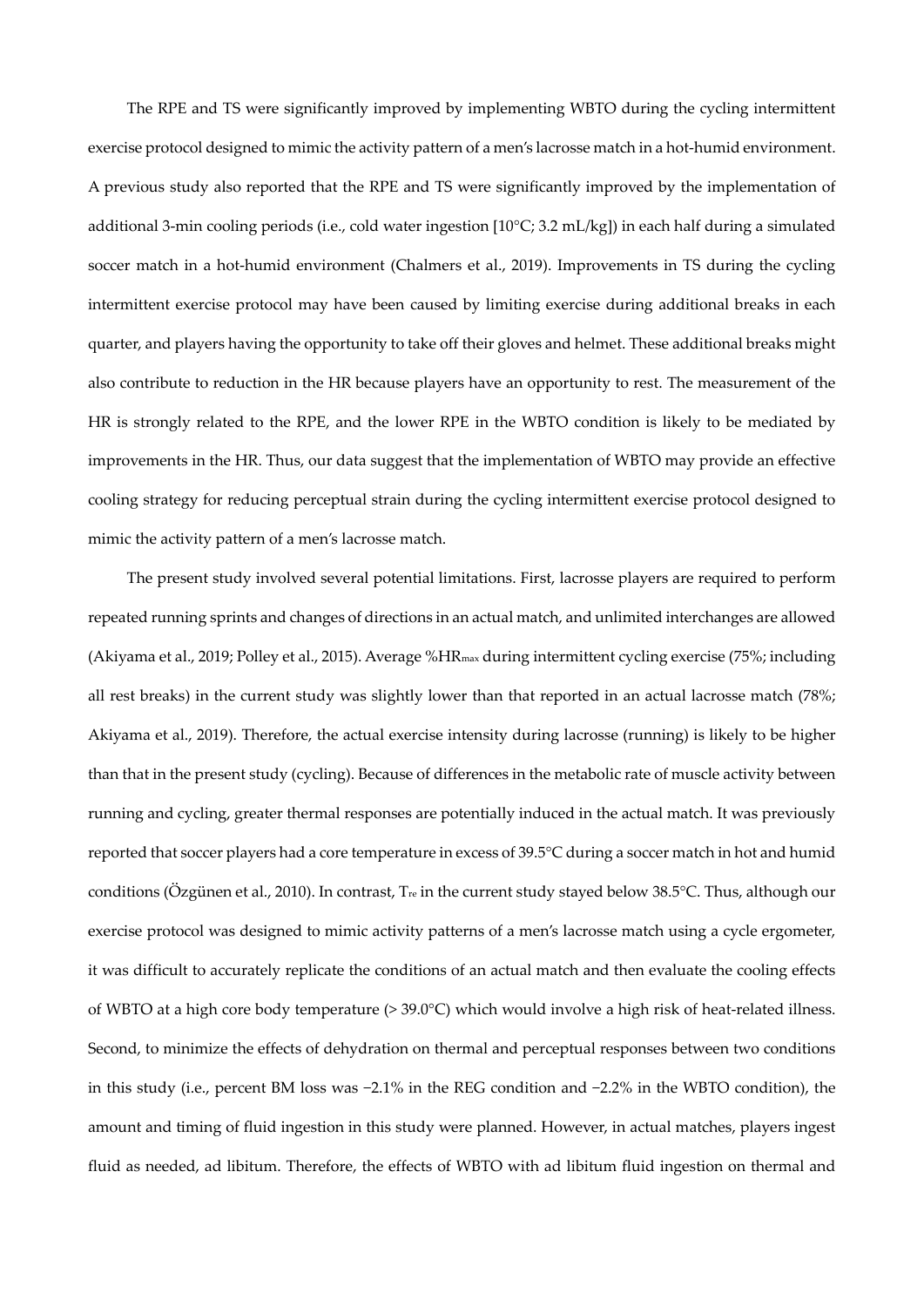perceptual responses remain unclear. Overall, further studies are warranted to investigate the cooling effects of WBTO during actual lacrosse matches held in hot-humid environmental conditions.

### **Conclusions**

Even while wearing a lacrosse uniform, the implementation of WBTO attenuated the rise in Tre only in the latter stages of the intermittent cycling exercise protocol designed to mimic the activity pattern of a men's lacrosse match in hot-humid conditions. In addition, the implementation of WBTO attenuated physiological (PSI, HR) and perceptual strain (RPE, TS). These results suggest that although further research is needed to investigate the cooling effects of WBTO in the actual lacrosse match, the current study supports the use of additional in-play cooling breaks (WBTO) recommended by the Japan Lacrosse Association during lacrosse matches in hot-humid environments. Additional in-play cooling breaks may provide a feasible and effective body cooling strategy for amateur to professional level lacrosse to reduce the risk of heat-illness.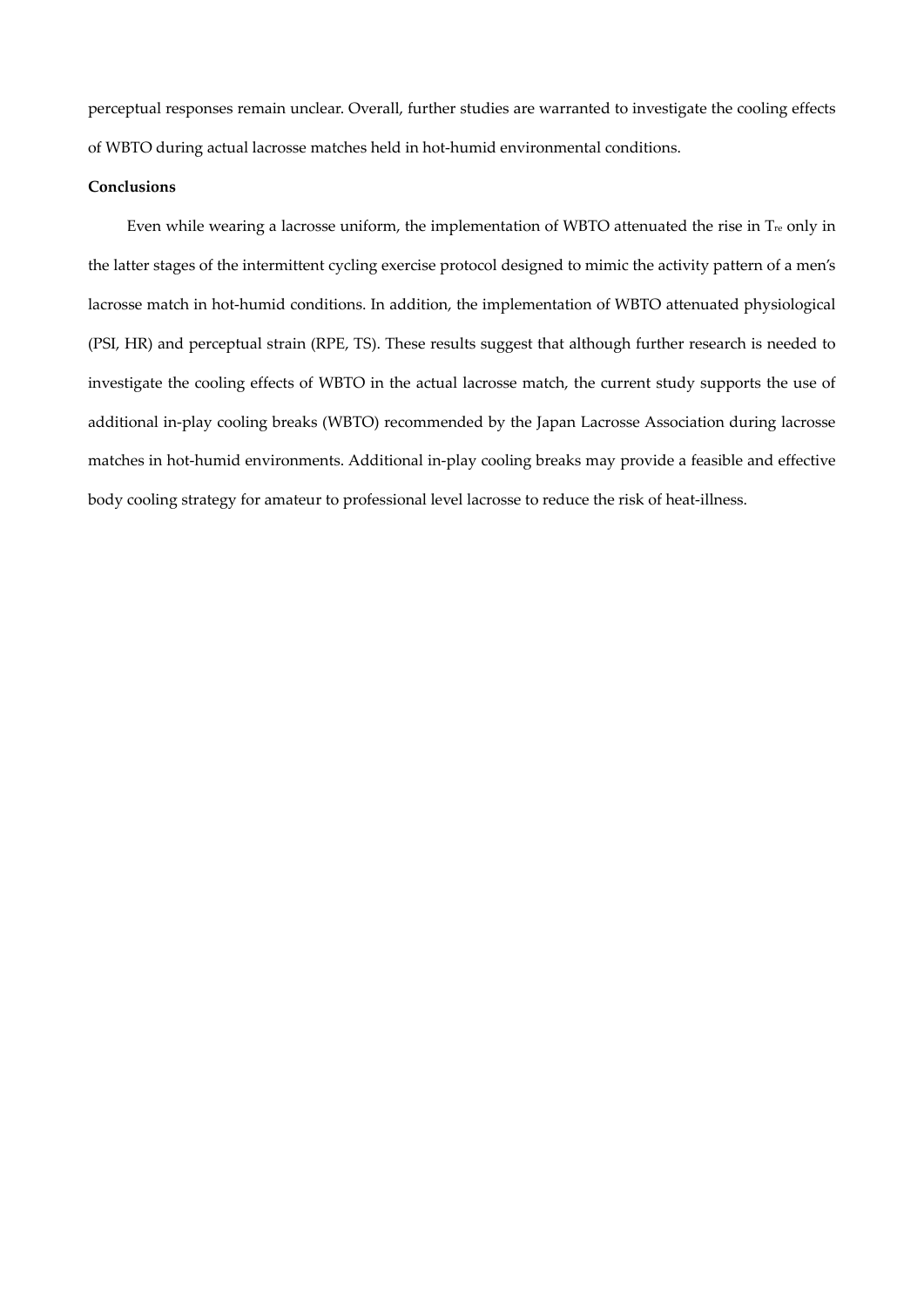#### **References**

- Akiyama, K., Sasaki, T., & Mashiko, M. (2019). Elite Male Lacrosse Players' Match Activity Profile. *Journal of Sports Science and Medicine*, *18*(2), 290-294.
- Armstrong, L. E., Johnson, E. C., Casa, D. J., Ganio, M. S., McDermott, B. P., Yamamoto, L. M., Lopez, R. M., & Emmanuel, H. (2010). The American football uniform: uncompensable heat stress and hyperthermic exhaustion. *Journal of Athletic Training*, *45*(2), 117-127. https://doi.org/10.4085/1062-6050-45.2.117
- Bongers, C. C., Thijssen, D. H., Veltmeijer, M. T., Hopman, M. T., & Eijsvogels, T. M. (2015). Precooling and percooling (cooling during exercise) both improve performance in the heat: a meta-analytical review. *British Journal of Sports Medicine*, *49*(6), 377-384.
- Buller, M. J., Latzka, W. A., Yokota, M., Tharion, W. J., & Moran, D. S. (2008). A real-time heat strain risk classifier using heart rate and skin temperature. *Physiological Measurement*, *29*(12), N79-85. https://doi.org/10.1088/0967-3334/29/12/n01
- Casa, D. J., DeMartini, J. K., Bergeron, M. F., Csillan, D., Eichner, E. R., Lopez, R. M., Ferrara, M. S., Miller, K. C., O'Connor, F., Sawka, Michael N., & Yeargin, S. W. (2015). National Athletic Trainers' Association Position Statement: Exertional Heat Illnesses. *Journal of Athletic Training*, *50*(9), 986-1000. https://doi.org/10.4085/1062-6050-50.9.07
- Casa, D. J., Guskiewicz, K. M., Anderson, S. A., Courson, R. W., Heck, J. F., Jimenez, C. C., McDermott, B. P., Miller, M. G., Stearns, R. L., Swartz, E. E., & Walsh, K. M. (2012). National athletic trainers' association position statement: preventing sudden death in sports. *Journal of Athletic Training*, *47*(1), 96-118. https://doi.org/10.4085/1062-6050-47.1.96
- Chalmers, S., Anderson, G., & Jay, O. (2020). Considerations for the development of extreme heat policies in sport and exercise. *BMJ Open Sport Exerc Med*, *6*(1), e000774. https://doi.org/10.1136/bmjsem-2020- 000774
- Chalmers, S., Siegler, J., Lovell, R., Lynch, G., Gregson, W., Marshall, P., & Jay, O. (2019). Brief in-play cooling breaks reduce thermal strain during football in hot conditions. *Journal of Science and Medicine in Sport*, *22*(8), 912-917. https://doi.org/10.1016/j.jsams.2019.04.009
- Chalmers, S. (2017). In-play cooling strategies for sport in hot and humid conditions. *Temperature*, *4*(4), 353- 355. https://doi.org/10.1080/23328940.2017.1361502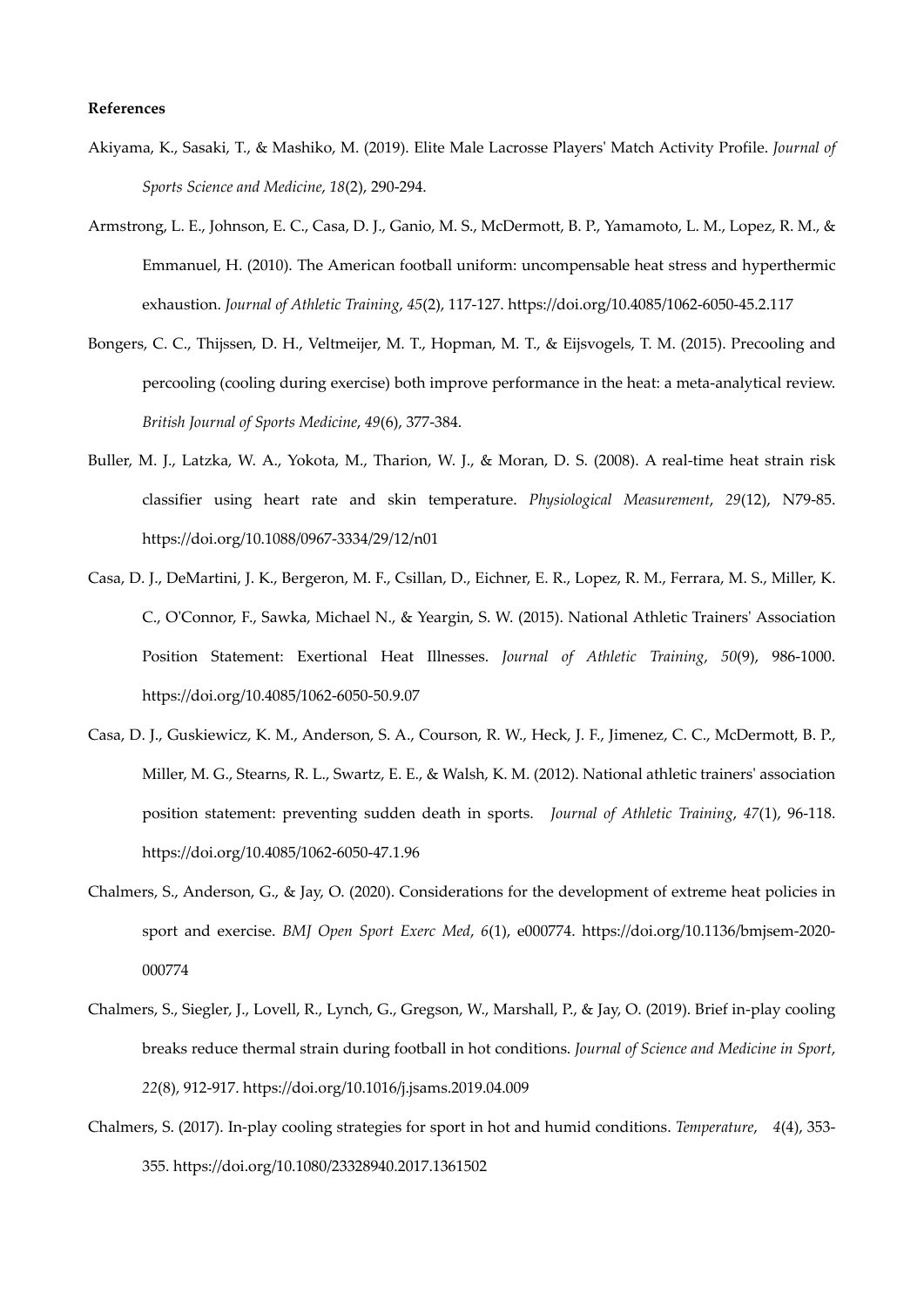Cohen, J. (1988). *Statistical power analysis for the behavioral sciences. 2nd.* Routledge.

- G. Morris, J., Nevill, M. E., Lakomy, H. K. A., Nicholas, C., & Williams, C. (1998). Effect of a hot environment on performance of prolonged, intermittent, high-intensity shuttle running. *Journal of Sports Sciences*, *16*(7), 677-686. https://doi.org/10.1080/026404198366489
- Grantham, J., Cheung, S. S., Connes, P., Febbraio, M. A., Gaoua, N., González-Alonso, J., Hue, O., Johnson, J. M., Maughan, R. J., Meeusen, R., Nybo, L., Racinais, S., Shirreffs, S. M., & Dvorak, J. (2010). Current knowledge on playing football in hot environments. *Scandinavian Journal of Medicine & Science in Sports*, *20*(s3), 161-167. https://doi.org/10.1111/j.1600-0838.2010.01216.x

Japan Lacrosse Association. (2020). *status outline.* https://www.lacrosse.gr.jp/association/membership/

- Kashimura, O. (1986). Changes in thermal sensation during endurance exercise. *Journal of Physical Fitness and Sports Medicine*, *35*(5), 264-269.
- Kerr, Z. Y., Casa, D. J., Marshall, S. W., & Comstock, R. D. (2013). Epidemiology of exertional heat illness among U.S. high school athletes. *American Journal of Preventive Medicine*, *44*(1), 8-14. https://doi.org/10.1016/j.amepre.2012.09.058
- Kulka, T. J., & Kenney, W. L. (2002). Heat balance limits in football uniforms how different uniform ensembles alter the equation. *Physician and Sportsmedicine, 30*(7), 29-39. https://doi.org/10.3810/psm.2002.07.377
- Moran, D. S., Shitzer, A., & Pandolf, K. B. (1998). A physiological strain index to evaluate heat stress. *American Journal of Physiology-Renal Physiology*, *275*(1), R129-134. https://doi.org/10.1152/ajpregu.1998.275.1.R129
- Osakabe, J., Kajiki, M., Inada, R., Matsumoto, T., & Umemura, Y. (In press). Wearing the mens' lacrosse uniform during an exercise simulated match in the heat increases the physiological strain index especially during the latter halves. *Journal of Physical Fitness and Sports Medicine*.
- Ozgünen, K. T., Kurdak, S. S., Maughan, R. J., Zeren, C., Korkmaz, S., Yazici, Z., Ersöz, G., Shirreffs, S. M., Binnet, M. S., & Dvorak, J. (2010). Effect of hot environmental conditions on physical activity patterns and temperature response of football players. *Scandinavian Journal of Medicine & Science in Sports*, *20*(S3), 140-147.
- Polley, C. S., Cormack, S. J., Gabbett, T. J., & Polglaze, T. (2015). Activity profile of high-level Australian lacrosse players. *Journal of Strength and Conditioning Research*, *29*(1), 126-136. https://doi.org/10.1519/jsc.0000000000000599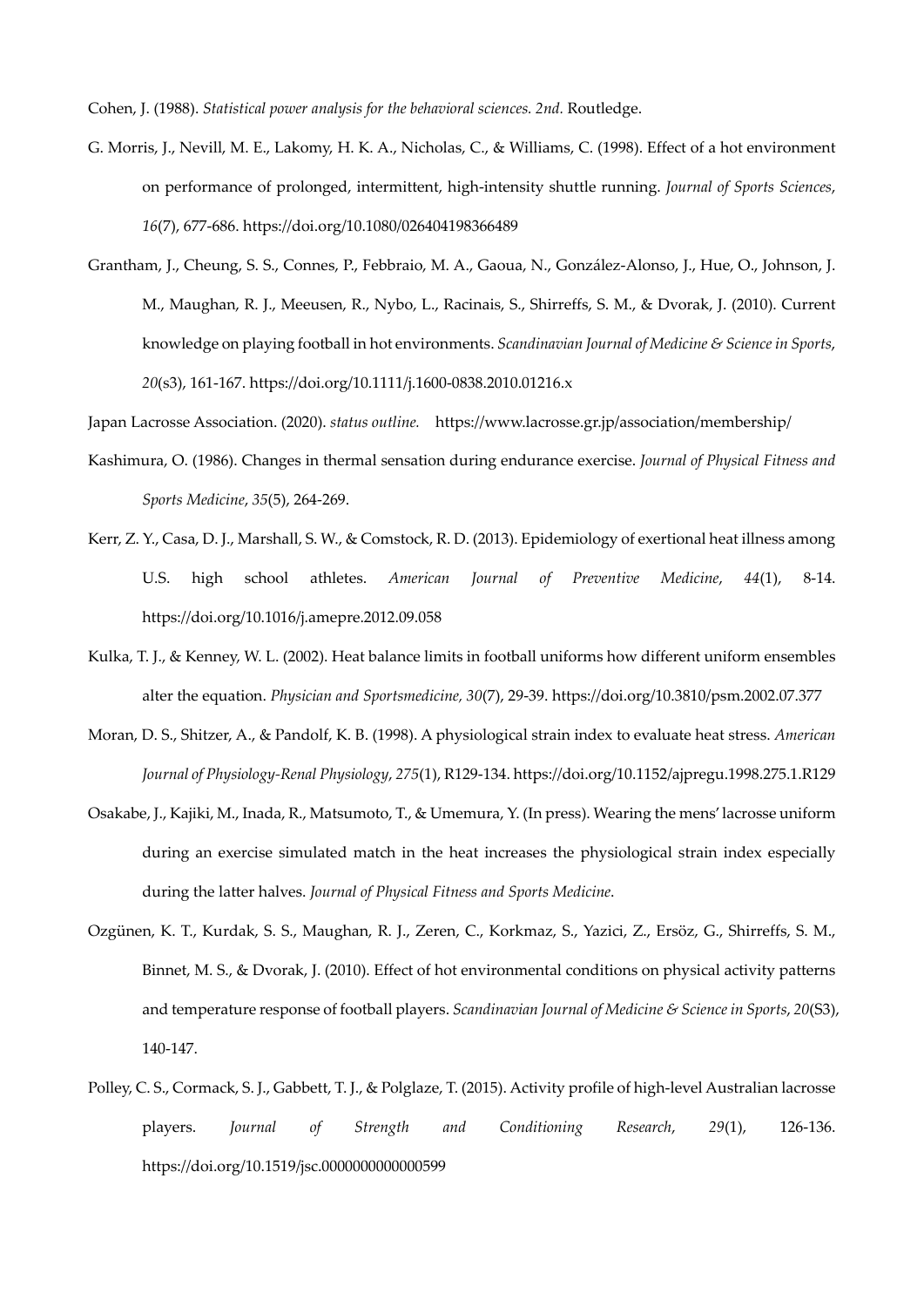- Racinais, S., Alonso, J. M., Coutts, A. J., Flouris, A. D., Girard, O., González-Alonso, J., Hausswirth, C., Jay, O., Lee, J. K. W., Mitchell, N., Nassis, G. P., Nybo, L., Pluim, B. M., Roelands, B., Sawka, M. N., Wingo, J. E., & Périard, J. D. (2015). Consensus recommendations on training and competing in the heat. *Scandinavian Journal of Medicine & Science in Sports*, *25*(S1), 6-19. https://doi.org/10.1111/sms.12467
- Ramanathan, N. L. (1964). A new weighting system for mean surface temperature of the human body. *Journal of Applied Physiology*, *19*(3), 531-533. https://doi.org/10.1152/jappl.1964.19.3.531
- Sawka, M. N., Burke, L. M., Eichner, E. R., Maughan, R. J., Montain, S. J., & Stachenfeld, N. S. (2007). American College of Sports Medicine position stand. Exercise and fluid replacement. *Medicine and Science in Sports and Exercise*, *39*(2), 377-390. https://doi.org/10.1249/mss.0b013e31802ca597
- Stanley, J., Leveritt, M., & Peake, J. M. (2010). Thermoregulatory responses to ice-slush beverage ingestion and exercise in the heat. *European Journal of Applied Physiology*, *110*(6), 1163-1173. https://doi.org/10.1007/s00421-010-1607-3
- Tyler, C. J., Reeve, T., Hodges, G.J., & Cheung, S. S. (2016). The Effects of Heat Adaptation on Physiology, Perception and Exercise Performance in the Heat: A Meta-Analysis. *Sports Medicine*, *46*(11), 1699-1724.
- US Lacrosse. (2018). *US Lacrosse 2018 participation survey*. https://www.uslacrosse.org/sites/default/files/public/documents/ about-us-lacrosse/participationsurvey-2018.pdf.
- Yanaoka, T., Hamada, Y., Kashiwabara, K., Kurata, K., Yamamoto, R., Miyashita, M., & Hirose, N. (2018). Very-Short-Duration, Low-Intensity Half-Time Re-warm up Increases Subsequent Intermittent Sprint Performance. *Journal of Strength and Conditioning Research*, *32*(11), 3258-3266.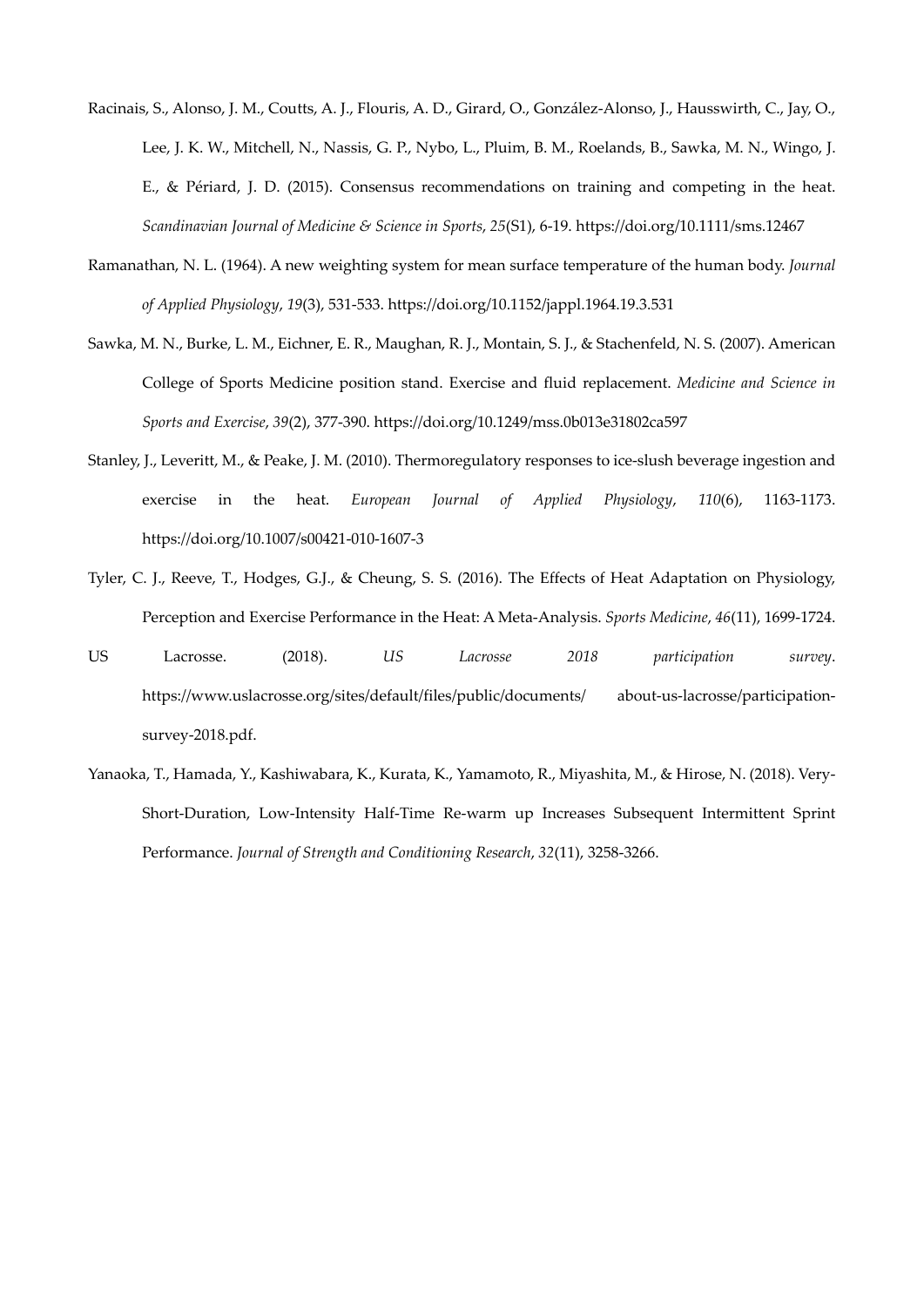



.

*Experimental protocol in the REG (a) and WBTO (b) conditions.* 

*V O2max: maximal oxygen uptake. 100 mL, 200 mL and 300 mL: amount of drink supplied.* 



# **Figure 2.**

*Changes in rectal temperature during the experimental session in REG (○) and WBTO (▲).* 

*Values are expressed as means*  $\pm$  SD ( $n$  =10). 1<sup>st</sup>: at the end of the 1<sup>st</sup> quarter, 2<sup>nd</sup>: at the end of the 2<sup>nd</sup> quarter, 3<sup>rd</sup>: at the *end of the 3rd quarter, 4th: at the end of the 4th quarter, HT: half-time. \* p < 0.05 denotes a significant difference between the WBTO and REG conditions.*